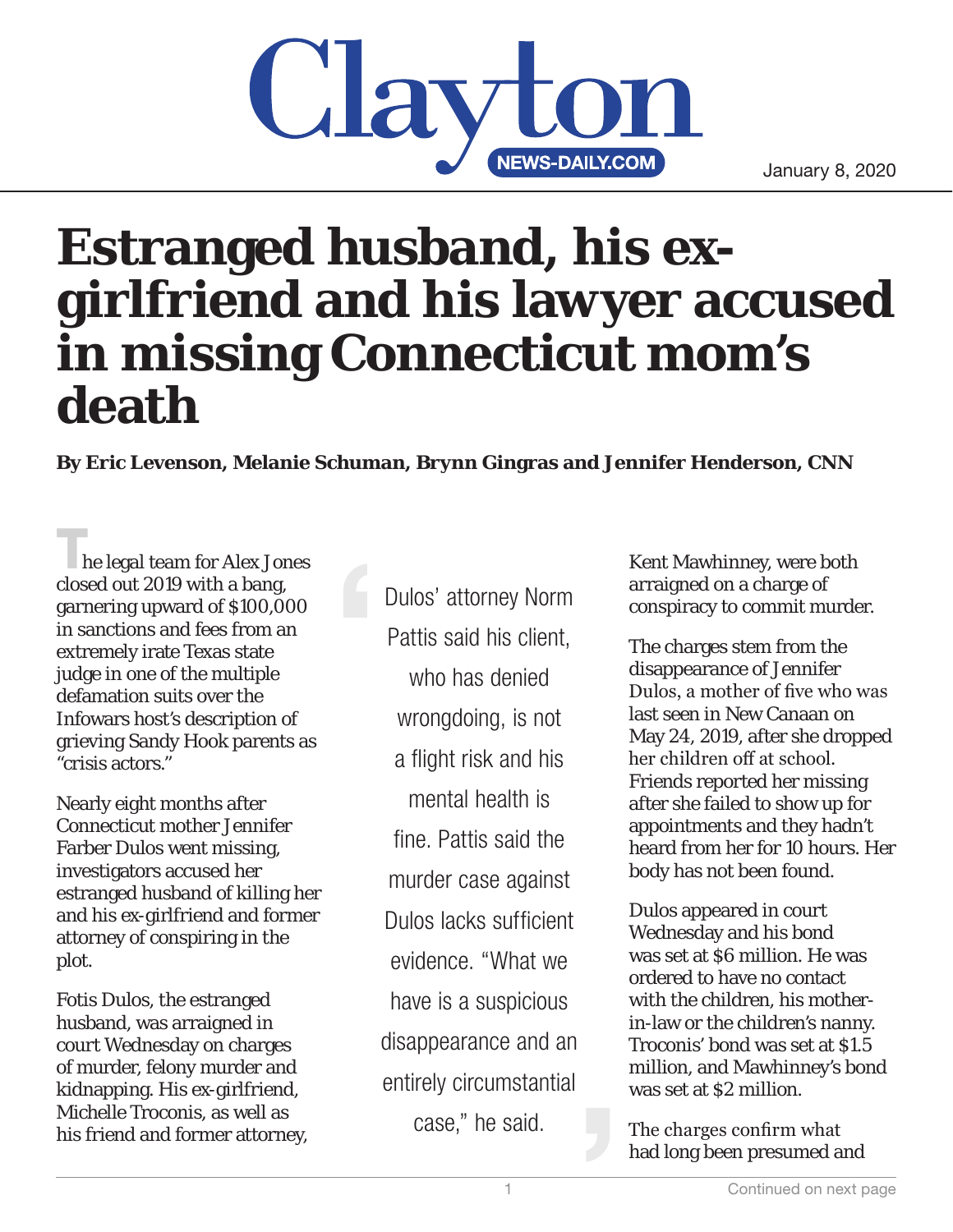

feared: Authorities believe Jennifer Dulos is dead. Her cell phone has no reported activity since the day she was reported missing, and her last financial activity was on the day before she was last seen.

She likely suffered a combination of "traumatic, blunt-force injuries," according to the state's chief medical examiner.

Authorities found a bloodlike stain in three places on her vehicle, which was parked in her garage in New Canaan, where the alleged crime took place, court documents show. Her DNA was found in the stains and on the garage wall and door.

Dulos' attorney Norm Pattis said his client, who has denied wrongdoing, is not a flight risk and his mental health is fine. Pattis said the murder case against Dulos lacks sufficient evidence.

"What we have is a suspicious disappearance and an entirely circumstantial case," he said.

He also said investigators took an ax from Dulos' home during the arrest Tuesday, though he said it likely had no significance to the case.

Mawhinney is represented by attorneys Lee Gold and Jeremy Donnelly. Gold told CNN after the arraignment Wednesday that he had no comment.

Both Fotis Dulos and Troconis were previously arrested on suspicion of evidence tampering in the disappearance. They pleaded not guilty in September to evidence tampering after investigators found a "bloodlike substance" with Jennifer Dulos' DNA in a truck he had access to the day she disappeared.

Financial records show he faced about \$7 million in debt, including roughly \$4.5 million in various lines of credit, according to court documents.

Mawhinney was Dulos' former attorney

Though Fulos and Troconis were already implicated in Jennifer Dulos' disappearance, Mawhinney's alleged role in the conspiracy was revealed in the arrest warrant released Tuesday.

He is described as a "close friend of Dulos and a practicing attorney" in Connecticut and whose name appeared in the "alibi scripts," handwritten notes from Troconis and Fotis Dulos. Investigators say the scripts, which list activities and phone calls on the day Jennifer Dulos disappeared, include "alibi witnesses who were later determined to be false," the warrant stated.

Mawhinney was allegedly present at a meeting with Troconis and Fotis Dulos on the morning Jennifer was last seen, May 24, 2019, according to the warrant. Mawhinney was interviewed by authorities twice, on June 9 and June 25.

During that second interview, he told police he suffered a concussion following a fall the day after Jennifer Dulos was reported missing. He told authorities he had no memory of seeing Fotis Dulos or Troconis on May 24 and also denied having any contact with Fotis Dulos during both of his interviews.

Separately, Mawhienney also had access to a Connecticut rod and gun club where hunters discovered a shallow grave, a tarp and bags of lime a week before Jennifer Dulos went missing, according to the arrest warrant.

Mawhinney originally found the land and helped secure it years ago for the Windsor Rod & Gun Club, where the hunters discovered the shallow grave. He was no longer a member, and according to one of the hunters, Mawhinney asked him in March or April 2019 whether he could get back onto club property. One of the hunters told him where a key was hidden.

Mawhinney took that information, according to the hunter, but never followed up about renewing his membership to the club, which only has five members.